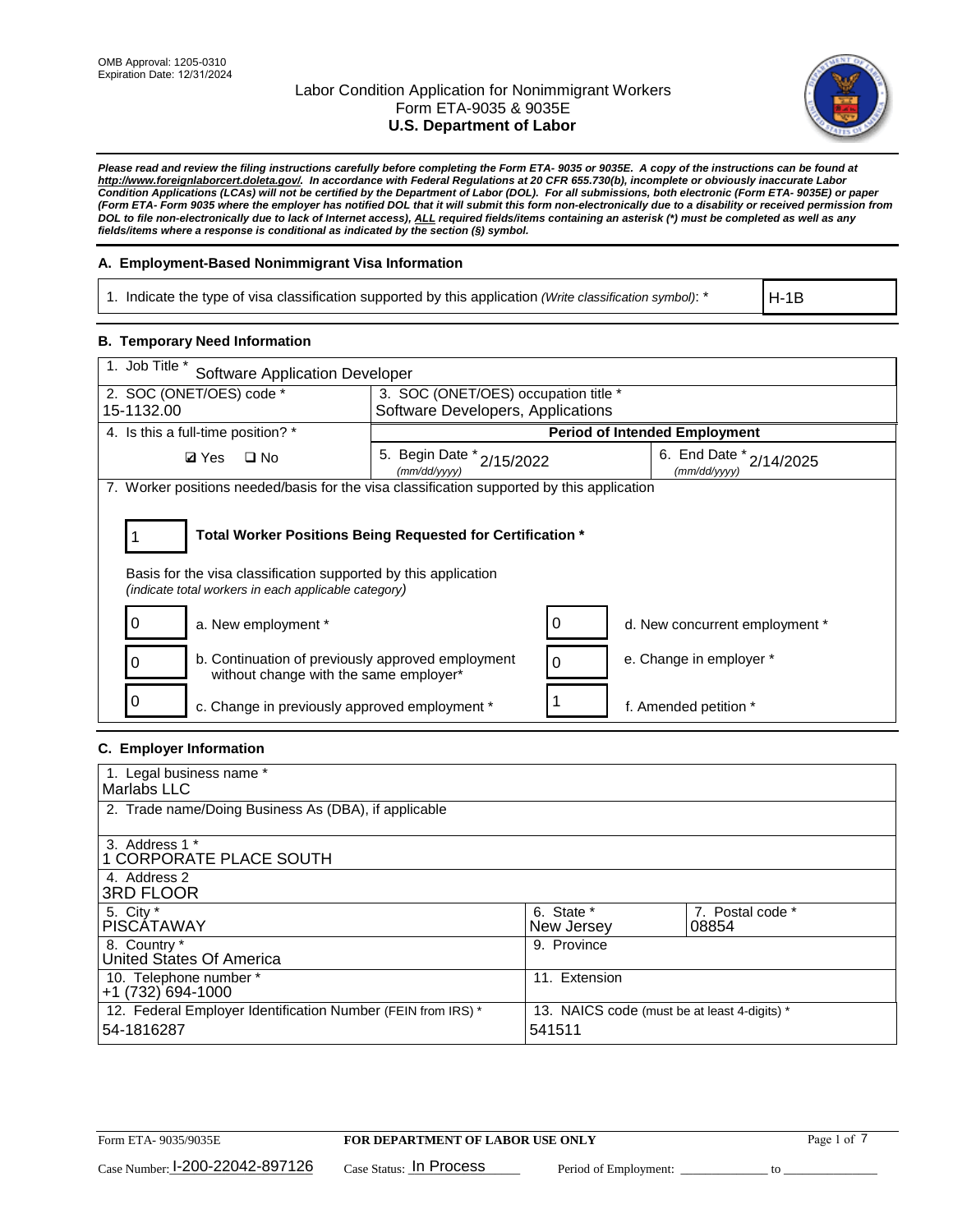

## **D. Employer Point of Contact Information**

**Important Note**: The information contained in this Section must be that of an employee of the employer who is authorized to act on behalf of the employer in labor certification matters. The information in this Section must be different from the agent or attorney information listed in Section E, unless the attorney is an employee of the employer.

| 1. Contact's last (family) name *               | 2. First (given) name * |                          | 3. Middle name(s)         |
|-------------------------------------------------|-------------------------|--------------------------|---------------------------|
| Vidyadharan                                     | Sanjay                  |                          |                           |
| 4. Contact's job title *<br>Chief Legal Officer |                         |                          |                           |
| 5. Address 1 *<br>1 CORPORATE PLACE SOUTH       |                         |                          |                           |
| 6. Address 2<br>3RD FLOOR                       |                         |                          |                           |
| 7. City $*$<br><b>PISCÁTAWAY</b>                |                         | 8. State *<br>New Jersey | 9. Postal code *<br>08854 |
| 10. Country *<br>United States Of America       |                         | 11. Province             |                           |
| 12. Telephone number *                          | 13. Extension           | 14. E-Mail address       |                           |
| +1 (732) 694-1000                               | 1600                    | sanjay@marlabs.com       |                           |

## **E. Attorney or Agent Information (If applicable)**

**Important Note**: The employer authorizes the attorney or agent identified in this section to act on its behalf in connection with the filing of this application.

| 1. Is the employer represented by an attorney or agent in the filing of this application? *<br>If "Yes," complete the remainder of Section E below. |                            |              |                               |                   | $\Box$ Yes                                           | <b>Ø</b> No |
|-----------------------------------------------------------------------------------------------------------------------------------------------------|----------------------------|--------------|-------------------------------|-------------------|------------------------------------------------------|-------------|
| 2. Attorney or Agent's last (family) name §                                                                                                         | 3. First (given) name $\S$ |              |                               | 4. Middle name(s) |                                                      |             |
| 5. Address 1 §                                                                                                                                      |                            |              |                               |                   |                                                      |             |
| 6. Address 2                                                                                                                                        |                            |              |                               |                   |                                                      |             |
| 7. City §                                                                                                                                           |                            | 8. State §   |                               |                   | 9. Postal code §                                     |             |
| 10. Country §                                                                                                                                       |                            | 11. Province |                               |                   |                                                      |             |
| 12. Telephone number §                                                                                                                              | 13. Extension              |              | 14. E-Mail address            |                   |                                                      |             |
| 15. Law firm/Business name §                                                                                                                        |                            |              | 16. Law firm/Business FEIN §  |                   |                                                      |             |
| 17. State Bar number (only if attorney) §                                                                                                           |                            |              | standing (only if attorney) § |                   | 18. State of highest court where attorney is in good |             |
| 19. Name of the highest State court where attorney is in good standing (only if attorney) §                                                         |                            |              |                               |                   |                                                      |             |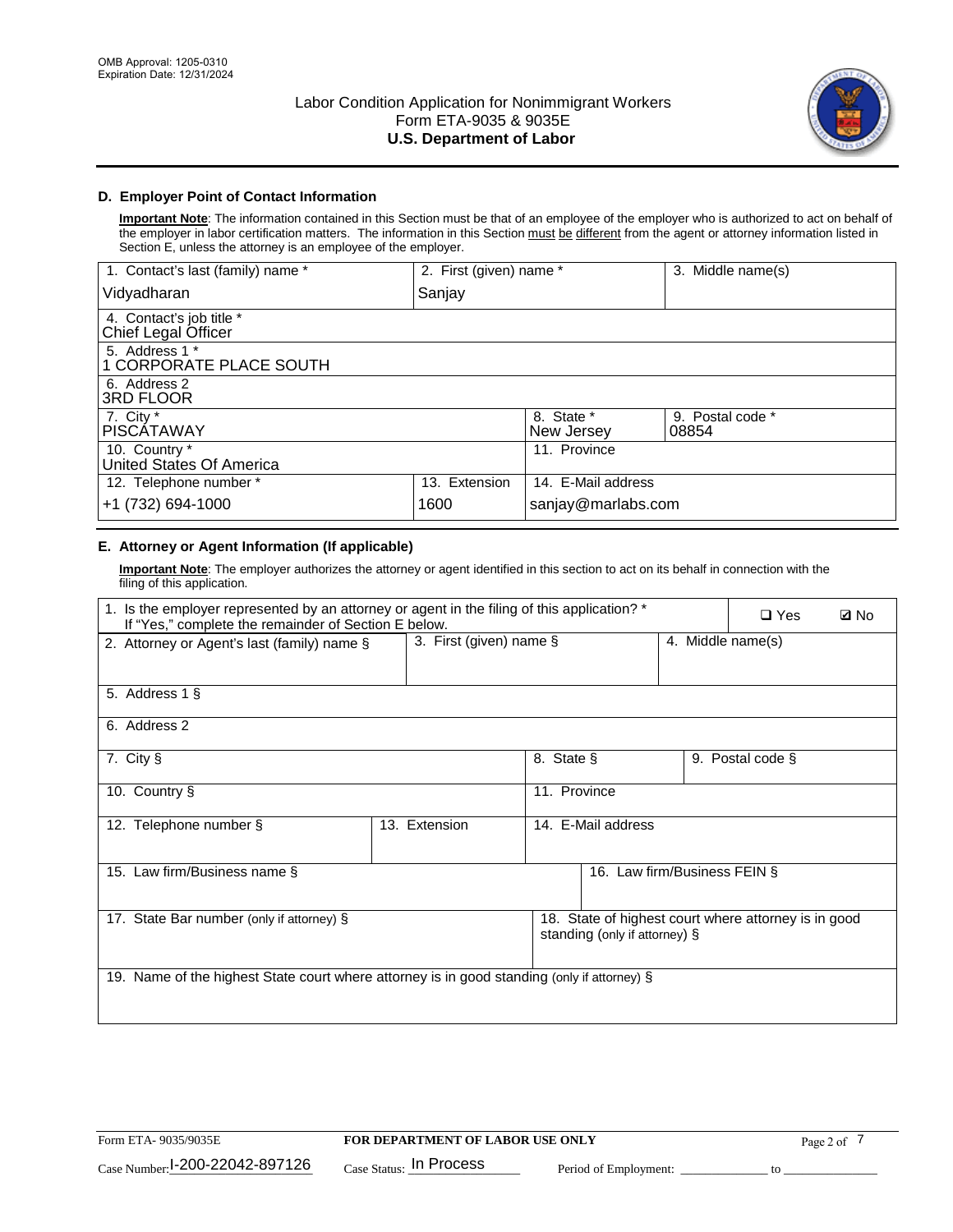

### **F. Employment and Wage Information**

**Important Note**: The employer must define the intended place(s) of employment with as much geographic specificity as possible. Each intended place(s) of employment listed below must be the worksite or physical location where the work will actually be performed and cannot be a P.O. Box. The employer must identify all intended places of employment, including those of short duration, on the LCA. 20 CFR 655.730(c)(5). If the employer is submitting this form non-electronically and the work is expected to be performed in more than one location, an attachment must be submitted in order to complete this section. An employer has the option to use either a single Form ETA-9035/9035E or multiple forms to disclose all intended places of employment. If the employer has more than ten (10) intended places of employment at the time of filing this application, the employer must file as many additional LCAs as are necessary to list all intended places of employment. See the form instructions for further information about identifying all intended places of employment.

### a.*Place of Employment Information* 1

|                                                                              | 1. Enter the estimated number of workers that will perform work at this place of employment under<br>the LCA.*                 |  | 1                                        |                      |                          |  |  |
|------------------------------------------------------------------------------|--------------------------------------------------------------------------------------------------------------------------------|--|------------------------------------------|----------------------|--------------------------|--|--|
|                                                                              | 2. Indicate whether the worker(s) subject to this LCA will be placed with a secondary entity at this<br>place of employment. * |  | <b>Ø</b> Yes                             | $\square$ No         |                          |  |  |
|                                                                              | 3. If "Yes" to question 2, provide the legal business name of the secondary entity. §                                          |  |                                          |                      |                          |  |  |
|                                                                              | LG&E and KU Services Company                                                                                                   |  |                                          |                      |                          |  |  |
|                                                                              | 4. Address 1 *<br>220 W Main St, 6th floor                                                                                     |  |                                          |                      |                          |  |  |
|                                                                              | 5. Address 2                                                                                                                   |  |                                          |                      |                          |  |  |
| 6. City $*$<br>Louisville                                                    |                                                                                                                                |  | 7. County *<br>Jefferson                 |                      |                          |  |  |
|                                                                              | 8. State/District/Territory *<br>9. Postal code *<br>Kentucky<br>40202                                                         |  |                                          |                      |                          |  |  |
| 10. Wage Rate Paid to Nonimmigrant Workers *<br>10a. Per: (Choose only one)* |                                                                                                                                |  |                                          |                      |                          |  |  |
|                                                                              | □ Hour □ Week □ Bi-Weekly □ Month □ Year<br>From $\text{\$}$ 80100 00<br>To: $\mathsf{\$}$                                     |  |                                          |                      |                          |  |  |
|                                                                              | 11. Prevailing Wage Rate *<br>11a. Per: (Choose only one)*                                                                     |  |                                          |                      |                          |  |  |
|                                                                              | $\sin 80059$ 00                                                                                                                |  | □ Hour □ Week □ Bi-Weekly □ Month ☑ Year |                      |                          |  |  |
|                                                                              | Questions 12-14. Identify the source used for the prevailing wage (PW) (check and fully complete only one): *                  |  |                                          |                      |                          |  |  |
| 12.                                                                          | A Prevailing Wage Determination (PWD) issued by the Department of Labor                                                        |  |                                          |                      | a. PWD tracking number § |  |  |
| 13.<br>$\blacktriangledown$                                                  | A PW obtained independently from the Occupational Employment Statistics (OES) Program                                          |  |                                          |                      |                          |  |  |
|                                                                              | a. Wage Level (check one): §                                                                                                   |  |                                          | b. Source Year §     |                          |  |  |
|                                                                              | ☑ ⊪<br>$\square$ $\square$<br>$\square$ IV<br>$\Box$ N/A<br>□⊥                                                                 |  |                                          | 7/1/2021 - 6/30/2022 |                          |  |  |
| 14.                                                                          | A PW obtained using another legitimate source (other than OES) or an independent authoritative source                          |  |                                          |                      |                          |  |  |
|                                                                              | a. Source Type (check one): §<br>$\Box$ CBA<br>$\Box$ DBA<br>$\square$ SCA<br>$\Box$ Other/ PW Survey                          |  |                                          | b. Source Year §     |                          |  |  |
|                                                                              | c. If responded "Other/ PW Survey" in question 14.a, enter the name of the survey producer or publisher §                      |  |                                          |                      |                          |  |  |
|                                                                              | d. If responded "Other/ PW Survey" in question 14.a, enter the title or name of the PW survey §                                |  |                                          |                      |                          |  |  |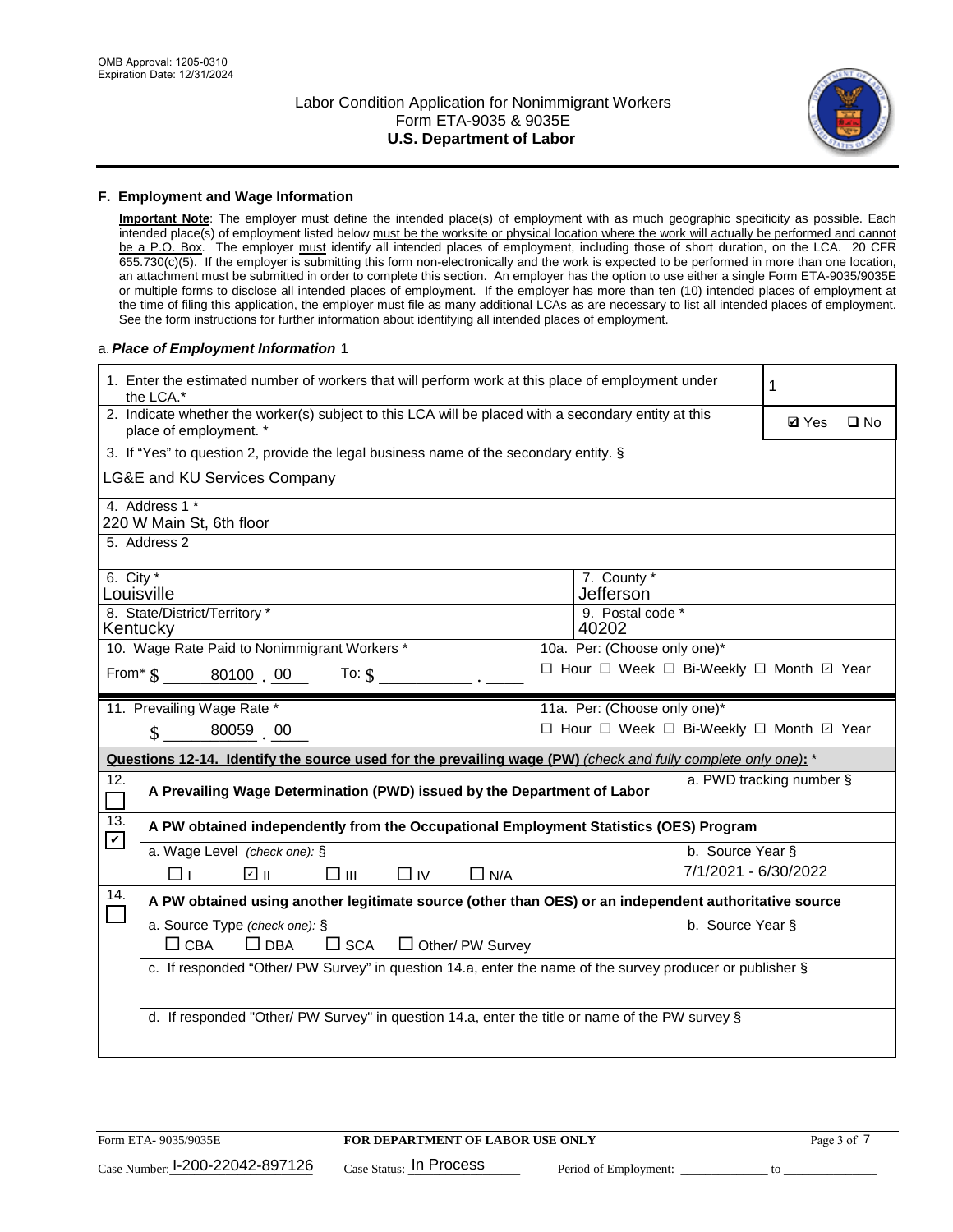

## **G. Employer Labor Condition Statements**

! *Important Note:* In order for your application to be processed, you MUST read Section G of the Form ETA-9035CP - General Instructions for the 9035 & 9035E under the heading "Employer Labor Condition Statements" and agree to all four (4) labor condition statements summarized below:

- (1) **Wages:** The employer shall pay nonimmigrant workers at least the prevailing wage or the employer's actual wage, whichever is higher, and pay for non-productive time. The employer shall offer nonimmigrant workers benefits and eligibility for benefits provided as compensation for services on the same basis as the employer offers to U.S. workers. The employer shall not make deductions to recoup a business expense(s) of the employer including attorney fees and other costs connected to the performance of H-1B, H-1B1, or E-3 program functions which are required to be performed by the employer. This includes expenses related to the preparation and filing of this LCA and related visa petition information. 20 CFR 655.731;
- (2) **Working Conditions:** The employer shall provide working conditions for nonimmigrants which will not adversely affect the working conditions of workers similarly employed. The employer's obligation regarding working conditions shall extend for the duration of the validity period of the certified LCA or the period during which the worker(s) working pursuant to this LCA is employed by the employer, whichever is longer. 20 CFR 655.732;
- (3) **Strike, Lockout, or Work Stoppage:** At the time of filing this LCA, the employer is not involved in a strike, lockout, or work stoppage in the course of a labor dispute in the occupational classification in the area(s) of intended employment. The employer will notify the Department of Labor within 3 days of the occurrence of a strike or lockout in the occupation, and in that event the LCA will not be used to support a petition filing with the U.S. Citizenship and Immigration Services (USCIS) until the DOL Employment and Training Administration (ETA) determines that the strike or lockout has ended. 20 CFR 655.733; and
- (4) **Notice:** Notice of the LCA filing was provided no more than 30 days before the filing of this LCA or will be provided on the day this LCA is filed to the bargaining representative in the occupation and area of intended employment, or if there is no bargaining representative, to workers in the occupation at the place(s) of employment either by electronic or physical posting. This notice was or will be posted for a total period of 10 days, except that if employees are provided individual direct notice by e-mail, notification need only be given once. A copy of the notice documentation will be maintained in the employer's public access file. A copy of this LCA will be provided to each nonimmigrant worker employed pursuant to the LCA. The employer shall, no later than the date the worker(s) report to work at the place(s) of employment, provide a signed copy of the certified LCA to the worker(s) working pursuant to this LCA. 20 CFR 655.734.

1. **I have read and agree to** Labor Condition Statements 1, 2, 3, and 4 above and as fully explained in Section G of the Form ETA-9035CP – General Instructions for the 9035 & 9035E and the Department's regulations at 20 CFR 655 Subpart H. \*

**Ø**Yes ロNo

### **H. Additional Employer Labor Condition Statements –H-1B Employers ONLY**

!**Important Note***:* In order for your H-1B application to be processed, you MUST read Section H – Subsection 1 of the Form ETA 9035CP – General Instructions for the 9035 & 9035E under the heading "Additional Employer Labor Condition Statements" and answer the questions below.

#### *a. Subsection 1*

| 1. At the time of filing this LCA, is the employer H-1B dependent? §                                                                                                                                                                                            |  |  | □ No      |              |  |
|-----------------------------------------------------------------------------------------------------------------------------------------------------------------------------------------------------------------------------------------------------------------|--|--|-----------|--------------|--|
| 2. At the time of filing this LCA, is the employer a willful violator? $\S$                                                                                                                                                                                     |  |  | ⊡ No      |              |  |
| 3. If "Yes" is marked in questions H.1 and/or H.2, you must answer "Yes" or "No" regarding<br>whether the employer will use this application ONLY to support H-1B petitions or extensions of<br>status for exempt H-1B nonimmigrant workers? §                  |  |  | $\Box$ No |              |  |
| 4. If "Yes" is marked in question H.3, identify the statutory basis for the<br>■ \$60,000 or higher annual wage<br>exemption of the H-1B nonimmigrant workers associated with this<br>□ Master's Degree or higher in related specialty<br>$\Box$ Both<br>LCA. § |  |  |           |              |  |
| H-1B Dependent or Willful Violator Employers -Master's Degree or Higher Exemptions ONLY                                                                                                                                                                         |  |  |           |              |  |
| 5. Indicate whether a completed Appendix A is attached to this LCA covering any H-1B<br>nonimmigrant worker for whom the statutory exemption will be based <b>ONLY</b> on attainment of a<br>Master's Degree or higher in related specialty. §                  |  |  | ⊡ No      | <b>Q</b> N/A |  |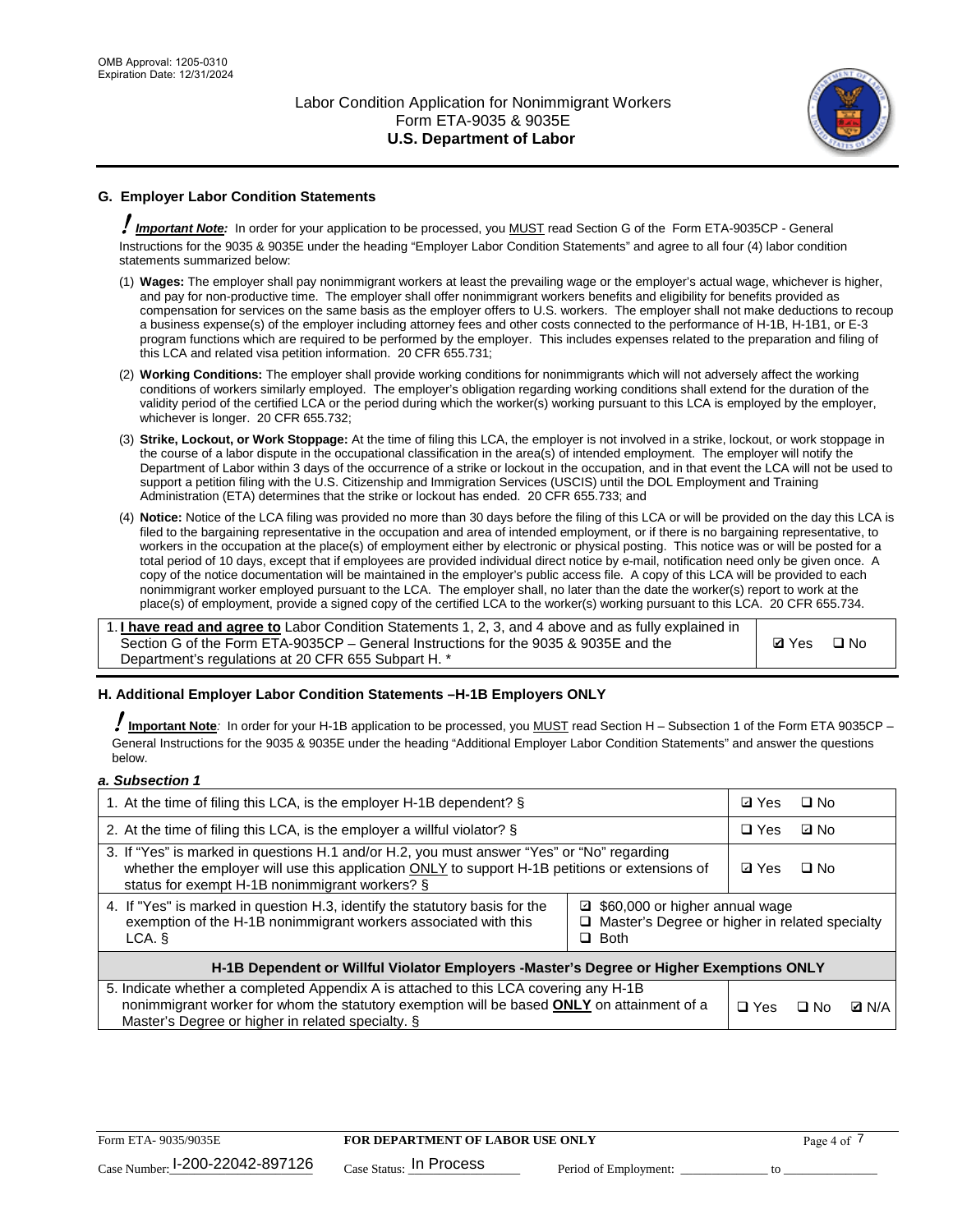

**If you marked "Yes" to questions H.a.1 (H-1B dependent) and/or H.a.2 (H-1B willful violator) and "No" to question H.a.3 (exempt H-1B nonimmigrant workers), you MUST read Section H – Subsection 2 of the Form ETA 9035CP – General Instructions for the 9035 & 9035E under the heading "Additional Employer Labor Condition Statements" and indicate your agreement to all three (3) additional statements summarized below.**

#### *b. Subsection 2*

- A. **Displacement:** An H-1B dependent or willful violator employer is prohibited from displacing a U.S. worker in its own workforce within the period beginning 90 days before and ending 90 days after the date of filing of the visa petition. 20 CFR 655.738(c);
- B. **Secondary Displacement:** An H-1B dependent or willful violator employer is prohibited from placing an H-1B nonimmigrant worker(s) with another/secondary employer where there are indicia of an employment relationship between the nonimmigrant worker(s) and that other/secondary employer (thus possibly affecting the jobs of U.S. workers employed by that other employer), unless and until the employer subject to this LCA makes the inquiries and/or receives the information set forth in 20 CFR 655.738(d)(5) concerning that other/secondary employer's displacement of similarly employed U.S. workers in its workforce within the period beginning 90 days before and ending 90 days after the date of such placement. 20 CFR 655.738(d). Even if the required inquiry of the secondary employer is made, the H-1B dependent or willful violator employer will be subject to a finding of a violation of the secondary displacement prohibition if the secondary employer, in fact, displaces any U.S. worker(s) during the applicable time period; and
- C. **Recruitment and Hiring:** Prior to filing this LCA or any petition or request for extension of status for nonimmigrant worker(s) supported by this LCA, the H-1B dependent or willful violator employer must take good faith steps to recruit U.S. workers for the job(s) using procedures that meet industry-wide standards and offer compensation that is at least as great as the required wage to be paid to the nonimmigrant worker(s) pursuant to 20 CFR 655.731(a). The employer must offer the job(s) to any U.S. worker who applies and is equally or better qualified for the job than the nonimmigrant worker. 20 CFR 655.739.

| 6. I have read and agree to Additional Employer Labor Condition Statements A, B, and C above and |       |           |
|--------------------------------------------------------------------------------------------------|-------|-----------|
| as fully explained in Section H – Subsections 1 and 2 of the Form ETA 9035CP – General           | □ Yes | $\Box$ No |
| Instructions for the 9035 & 9035E and the Department's regulations at 20 CFR 655 Subpart H. §    |       |           |

### **I. Public Disclosure Information**

! **Important Note***:* You must select one or both of the options listed in this Section.

| 1. Public disclosure information in the United States will be kept at: * |  |  |  |  |  |  |  |
|--------------------------------------------------------------------------|--|--|--|--|--|--|--|
|--------------------------------------------------------------------------|--|--|--|--|--|--|--|

**sqrt** Employer's principal place of business □ Place of employment

### **J. Notice of Obligations**

A. Upon receipt of the certified LCA, the employer must take the following actions:

- o Print and sign a hard copy of the LCA if filing electronically (20 CFR 655.730(c)(3));<br>
Maintain the original signed and certified LCA in the employer's files (20 CFR 655.7
- Maintain the original signed and certified LCA in the employer's files (20 CFR 655.705(c)(2); 20 CFR 655.730(c)(3); and 20 CFR 655.760); and
- o Make a copy of the LCA, as well as necessary supporting documentation required by the Department of Labor regulations, available for public examination in a public access file at the employer's principal place of business in the U.S. or at the place of employment within one working day after the date on which the LCA is filed with the Department of Labor (20 CFR 655.705(c)(2) and 20 CFR 655.760).
- B. The employer must develop sufficient documentation to meet its burden of proof with respect to the validity of the statements made in its LCA and the accuracy of information provided, in the event that such statement or information is challenged (20 CFR 655.705(c)(5) and 20 CFR 655.700(d)(4)(iv)).
- C. The employer must make this LCA, supporting documentation, and other records available to officials of the Department of Labor upon request during any investigation under the Immigration and Nationality Act (20 CFR 655.760 and 20 CFR Subpart I).

*I declare under penalty of perjury that I have read and reviewed this application and that to the best of my knowledge, the*  information contained therein is true and accurate. I understand that to knowingly furnish materially false information in the *preparation of this form and any supplement thereto or to aid, abet, or counsel another to do so is a federal offense punishable by fines, imprisonment, or both (18 U.S.C. 2, 1001,1546,1621).*

| 1. Last (family) name of hiring or designated official *   2. First (given) name of hiring or designated official *   3. Middle initial §<br>Vidyadharan | Saniav           |  |
|----------------------------------------------------------------------------------------------------------------------------------------------------------|------------------|--|
| 4. Hiring or designated official title *<br>Chief Legal Officer                                                                                          |                  |  |
| 5. Signature *                                                                                                                                           | 6. Date signed * |  |

| Form ETA-9035/9035E                         | <b>FOR DEPARTMENT OF LABOR USE ONLY</b> |                       | Page 5 of 7 |
|---------------------------------------------|-----------------------------------------|-----------------------|-------------|
| $_{\text{Case Number:}}$ 1-200-22042-897126 | $_{Case\; Status:}$ In Process          | Period of Employment: |             |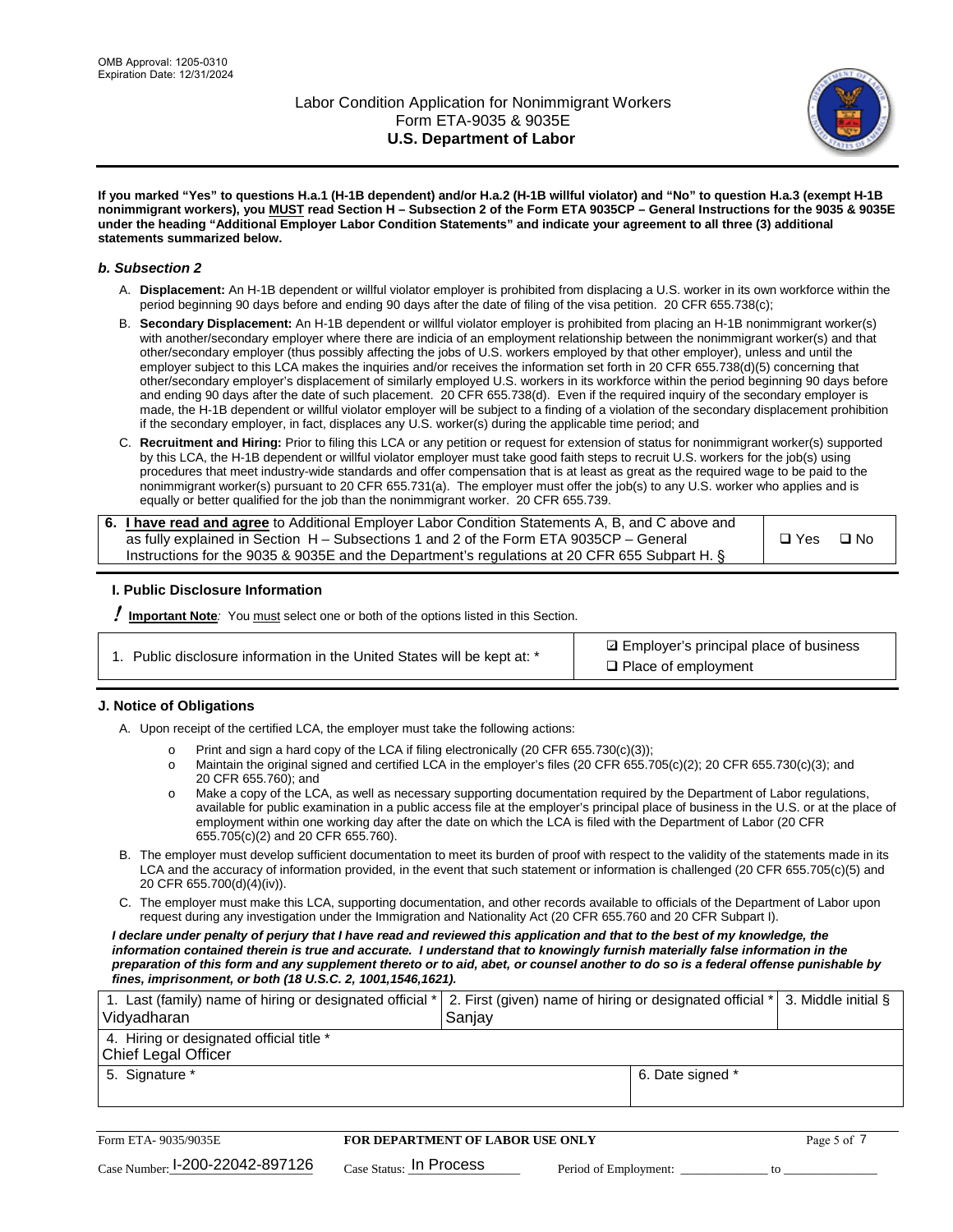

## **K. LCA Preparer**

**Important Note**: Complete this section if the preparer of this LCA is a person other than the one identified in either Section D (employer point of contact) or E (attorney or agent) of this application.

| 1. Last (family) name $\S$                                                                   | 2. First (given) name §                                                                                                                                                                                                        | 3. Middle initial |
|----------------------------------------------------------------------------------------------|--------------------------------------------------------------------------------------------------------------------------------------------------------------------------------------------------------------------------------|-------------------|
| Complido                                                                                     | Marilou                                                                                                                                                                                                                        |                   |
| 4. Firm/Business name §                                                                      |                                                                                                                                                                                                                                |                   |
| l Marlabs LLC                                                                                |                                                                                                                                                                                                                                |                   |
| 5. E-Mail address §<br>marilou@marlabs.com                                                   |                                                                                                                                                                                                                                |                   |
| L. U.S. Government Agency Use (ONLY)                                                         |                                                                                                                                                                                                                                |                   |
| By virtue of the signature below, the Department of Labor hereby acknowledges the following: |                                                                                                                                                                                                                                |                   |
|                                                                                              | to the contract of the contract of the contract of the contract of the contract of the contract of the contract of the contract of the contract of the contract of the contract of the contract of the contract of the contrac |                   |
| Department of Labor, Office of Foreign Labor Certification                                   | Certification Date (date signed)                                                                                                                                                                                               |                   |

Case number **Case Status** Case Status **Case Status** 

I-200-22042-897126 In Process

*The Department of Labor is not the guarantor of the accuracy, truthfulness, or adequacy of a certified LCA.*

 $\frac{1111100688}{1111100688}$ 

### **M. Signature Notification and Complaints**

The signatures and dates signed on this form will not be filled out when electronically submitting to the Department of Labor for processing, but **MUST** be complete when submitting non-electronically. If the application is submitted electronically, any resulting certification **MUST** be signed *immediately upon receipt* from DOL before it can be submitted to USCIS for final processing.

Complaints alleging misrepresentation of material facts in the LCA and/or failure to comply with the terms of the LCA may be filed using the WH-4 Form with any office of the Wage and Hour Division, U.S. Department of Labor. A listing of the Wage and Hour Division offices can be obtained at www.dol.gov/whd. Complaints alleging failure to offer employment to an equally or better qualified U.S. worker, or an employer's misrepresentation regarding such offer(s) of employment, may be filed with the U.S. Department of Justice, Civil Rights Division, Immigrant and Employee Rights Section, 950 Pennsylvania Avenue, NW, # IER, NYA 9000, Washington, DC, 20530, and additional information can be obtained at www.justice.gov. Please note that complaints should be filed with the Civil Rights Division, Immigrant and Employee Rights Section at the Department of Justice only if the violation is by an employer who is H-1B dependent or a willful violator as defined in 20 CFR 655.710(b) and 655.734(a)(1)(ii).

### **N. OMB Paperwork Reduction Act** *(1205-0310)*

These reporting instructions have been approved under the Paperwork Reduction Act of 1995. Persons are not required to respond to this collection of information unless it displays a currently valid OMB control number. Your response is required to receive the benefit of consideration of your application. (Immigration and Nationality Act, Section 212(n) and (t) and 214(c)). Public reporting burden for this collection of information, which is to assist with program management and to meet Congressional and statutory requirements, is estimated to average 75 minutes per response, including the time to review instructions, search existing data sources, gather and maintain the data needed, and complete and review the collection of information.

Send comments regarding this burden estimate or any other aspect of this collection of information, including suggestions for reducing this burden, to the U.S. Department of Labor, Employment and Training Administration, Office of Foreign Labor Certification, 200 Constitution Ave., NW, Box PPII 12-200, Washington, DC, 20210. (Paperwork Reduction Project OMB 1205-0310.) **Do NOT send the completed application to this address.**

| Form ETA-9035/9035E             | <b>FOR DEPARTMENT OF LABOR USE ONLY</b> |                       | Page 6 of |
|---------------------------------|-----------------------------------------|-----------------------|-----------|
| Case Number: 1-200-22042-897126 | $_{\text{Case Status:}}$ In Process     | Period of Employment: |           |